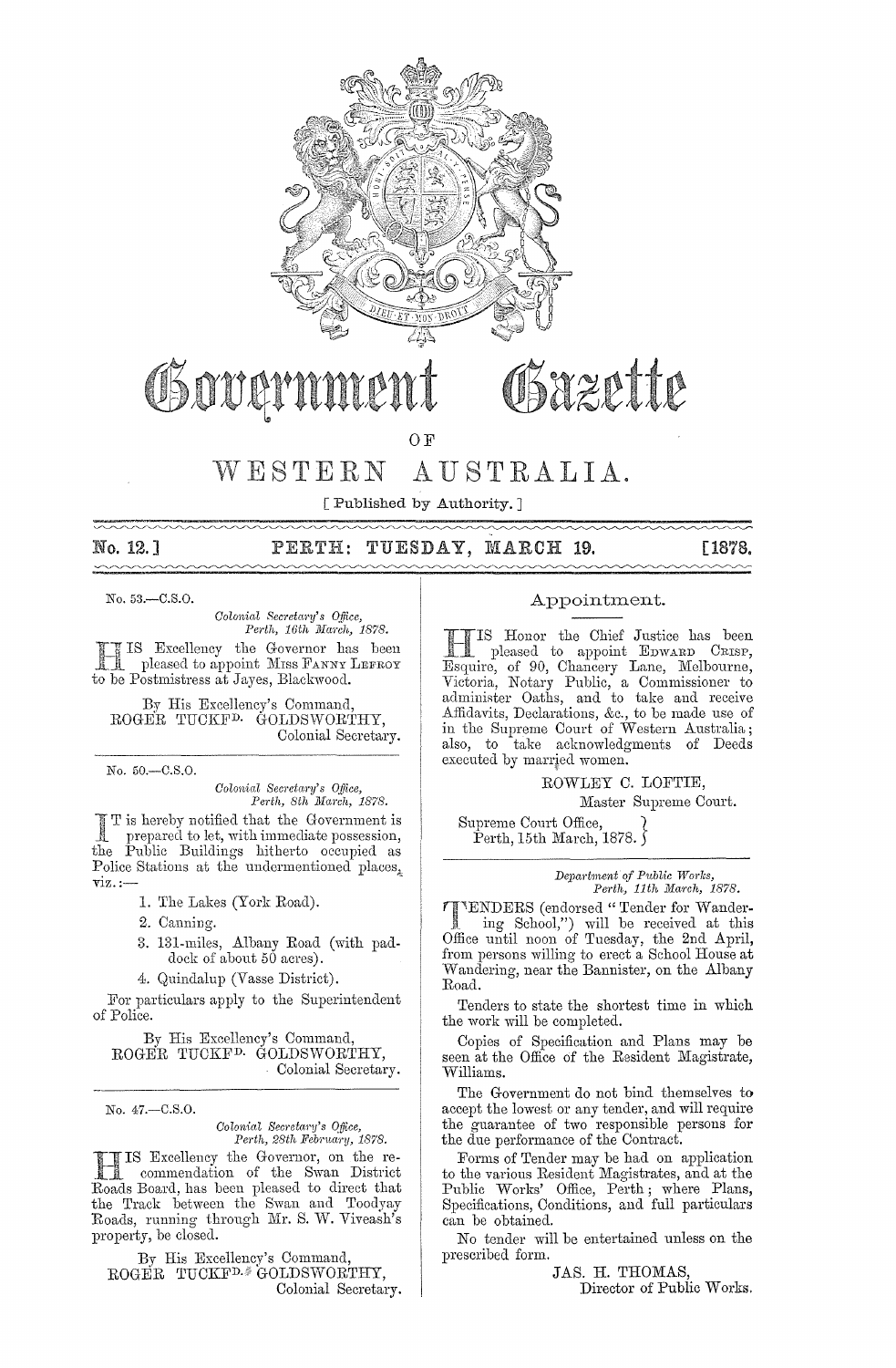### RETURN of LICENSES issued under "The Wines, Beer, and Spirit

### Sale Act, 1872," for the Year 1878.

| PUBLICANS'<br>TICENSES.                                                                                                                                  |                                                                                                                                                                     |                                                                 |  |  |  |  |
|----------------------------------------------------------------------------------------------------------------------------------------------------------|---------------------------------------------------------------------------------------------------------------------------------------------------------------------|-----------------------------------------------------------------|--|--|--|--|
| Nаме.                                                                                                                                                    | SIGN.                                                                                                                                                               | DISTRICT.                                                       |  |  |  |  |
| Towton, G. A<br>Lucas, J. A.<br>$\cdots$<br>King, G.<br>$\ddotsc$<br>James, E. S.<br>.<br>Strickland, H.R.<br>Chipper, J. C<br>McMahon, M.<br>Connor, E. | No Place Inn<br>$\cdots$<br>Shamrock Hotel<br>Commercial Hotel<br>Freemasons' Hotel<br>United Service Tavern<br>John Bull Inn<br>Devonshire Arms<br>Horse and Groom | $_{\rm Perth}$<br>Do.<br>Do.<br>Do.<br>Do.<br>Do.<br>Do.<br>Do. |  |  |  |  |
| Herbert, J. A<br>$\text{Cesar}, \text{F}.$<br>Meagher, M. R.<br>Scott & Hagan<br>Francisco, A.                                                           | $\rm F$ reemasons' $\rm Hotel$<br>Emerald Isle Hotel<br>Crown and Thistle<br>Victoria Hotel<br>Pier Hotel<br>$\ddotsc$                                              | $\rm{Fremantle}$<br>Do.<br>Do.<br>Do.<br>Do.                    |  |  |  |  |
| Wheatley, Wm.<br>Jecks, Thos.<br>$\cdots$                                                                                                                | Stirling Arms and<br>Freemasons' Hotel<br>Rose and Crown                                                                                                            | $_{\rm{Swan}}$<br>Do.                                           |  |  |  |  |
| Wilson, Dora<br>Craig, M.<br>Chipper, R. W.                                                                                                              | New York Hotel<br>Castle Hotel<br>$\cdots$<br>King's Head Hotel                                                                                                     | $_{\rm York}$<br>Do.<br>Do.                                     |  |  |  |  |
| Leeder, W. G<br>Ryan, M.<br>Kitchener, W.<br>Donegan, Thos.                                                                                              | Newcastle Hotel<br>Freemasons' Hotel<br>Farmers' Home<br>Freemasons' Hotel                                                                                          | Toodyay<br>Do.<br>Do.<br>Do.                                    |  |  |  |  |
| Woodman, H<br>Hosken, W.<br>$\ddotsc$                                                                                                                    | Victoria Hotel<br>Geraldton Hotel                                                                                                                                   | Geraldton<br>Do.                                                |  |  |  |  |
| Lucas, R.<br><br>Hosken, J.<br>                                                                                                                          | Miners' Arms<br>.<br>Railway Hotel<br>                                                                                                                              | Northampton<br>Do.                                              |  |  |  |  |
| Gardiner, J.<br>$\ddot{\phantom{a}}$<br>McAlinden, J<br>Bovell, J.                                                                                       | $\rm Vasse~Hotel$<br>Commercial Hotel<br>Ship Tavern<br>.                                                                                                           | $_{\rm Vasse}$<br>Do.<br>Do.                                    |  |  |  |  |
| Lawson, H.<br>.<br>Phillips, T.<br>                                                                                                                      | Kojonup Inn<br><br>Old England Arms                                                                                                                                 | Williams<br>Do.                                                 |  |  |  |  |
| Spencer, T. E<br>Delaporte, R.                                                                                                                           | Wellington Hotel<br>$\operatorname{Rose}\nolimits\operatorname{Hotel}\nolimits$<br>.                                                                                | Bunbury<br>Do.                                                  |  |  |  |  |
| Wood, Saml.<br>.<br>McKenzie, J.<br>$\ddotsc$<br>Metcalfe, E.<br>                                                                                        | Clarence Hotel<br>Freemasons' Hotel                                                                                                                                 | Albany<br>Do.<br>$\mathbf{Do}$ .                                |  |  |  |  |

#### $\frac{1}{2}$ and the state of the state

#### GALLON LICENSES, 1878.

| NAME.                                                                                                                                                                                                            | DISTRICT.                                                   |
|------------------------------------------------------------------------------------------------------------------------------------------------------------------------------------------------------------------|-------------------------------------------------------------|
| Gull, T. C.<br>Padbury and Loton                                                                                                                                                                                 | Swan.<br>Do.                                                |
| Absolon, J. de M.<br>Samson, L.<br>.<br>.<br>Thompson, G<br>$\ddotsc$<br>.<br>Manning, L. A.<br>.<br>$\ddotsc$<br>Francisco, A., Senr<br>Bateman, J<br>Marmion, W. E.<br>.<br>Carter, T. and H.<br>$\cdots$<br>. | Fremantle.<br>Do.<br>Do.<br>Do.<br>Do.<br>Do.<br>Do.<br>Do. |
| Padbury, Loton, and Co.<br>Glyde, Geo.<br>$\cdots$<br>Ferguson and Mumme<br>Habgood, Absolon, and Co<br>Gugeri, P. A.<br>وبالا<br>Harwood, D. W.<br>                                                             | Perth.<br>Do.<br>Do.<br>Do.<br>Do.<br>Do.                   |
| Connor, D.<br>$\ddotsc$                                                                                                                                                                                          | Toodyay.                                                    |
| Maley, J. S.<br>$\ddotsc$<br>Moore, S. F.                                                                                                                                                                        | Greenough.<br>Do.                                           |
| Trigg, Wm.<br>$\cdots$<br>Pearse, F., and Co.<br>$\ddotsc$<br>.<br>Crowther and Co.<br>Baston, Geo.<br>$\ddotsc$<br>.<br>Hassell, J. F. T.<br>.                                                                  | Geraldton.<br>Do.<br>Do.<br>Do.<br>Albany.                  |
| Heinzman, G<br>.<br>Moir, A.<br>$\ddotsc$<br>Muir, R.<br>$\ddotsc$<br>McKail, John<br>.                                                                                                                          | Do.<br>Do.<br>Do.<br>Do.                                    |

#### WAYSIDE HOUSE LICENSES, 1878.

| NAME.                                                                                                                                                           | SIGN.                                                                                                                                         | DISTRICT.                                                       |
|-----------------------------------------------------------------------------------------------------------------------------------------------------------------|-----------------------------------------------------------------------------------------------------------------------------------------------|-----------------------------------------------------------------|
| Warren, L. E.<br>Horton, H.<br><br>Coppin, H.<br>.<br>Cockman, J.<br>.<br>Jones, T. J.<br>.<br>$\Lambda$ tkinson, $J.$<br>.<br>King, D.<br><br>"Cook, T. G.<br> | Bush Inn<br>Travellers' Rest<br>Prince of Wales<br>Victoria Hotel<br>Granville Hotel<br>Shepherd's Home<br>Junction Hotel<br>Travellers' Rest | $_{\rm{Swan}}$<br>Do.<br>Do.<br>Do.<br>Do.<br>Do.<br>Do.<br>Do. |
| Foster, J.C.<br>$\ddotsc$<br>Davey, Thos.<br>                                                                                                                   | Narrogin Inn<br>Half-way House                                                                                                                | Perth<br>Do.                                                    |
| Donegan, J.<br>.                                                                                                                                                | Baylup<br>$\ddotsc$<br>                                                                                                                       | Toodyay                                                         |
| Scott, Jesse<br>.<br>$\rm{York},\,H.$<br>$\ddotsc$                                                                                                              | Travellers' Rest<br>Settlers' Arms                                                                                                            | ${\rm York}$<br>Do.                                             |
| Spratt, J.<br><br>Smith, J. J.<br>$\ddotsc$<br>Barron, J.<br><br>Cornwall, W.<br>$\ddotsc$<br>Pollard, Thos.                                                    | Mount Pleasant Inn<br>Coach & Horses<br>Tarwanga<br>Williams Inn<br>                                                                          | $\rm Williams$<br>Do.<br>Do.<br>Do.<br>Do.                      |
| Summers, W. H.                                                                                                                                                  | Rockingham Arms                                                                                                                               | Fremantle                                                       |
| McLarty, J.<br><br>Greenacre, J.<br>Е.<br>Cockram, E.<br>$\ddotsc$                                                                                              | Pinjarra Arms<br>Exchange Hotel<br>Jarrahdale Hotel                                                                                           | Murray<br>Do.<br>Do.                                            |
| Stephens, H.<br>$\ddotsc$<br>Linthorne, W.H.<br>Wiley, Thos.<br>$\ddotsc$<br>McPherson,<br>                                                                     | Greenough Hotel<br>Travellers' Rest<br>Hampton Hotel<br>Traveller's Rest                                                                      | Greenough<br>Do.<br>Do.<br>Do.                                  |
| Trigwell, J.<br>                                                                                                                                                | Anchor & Hope                                                                                                                                 | Bunbury                                                         |
| Doust, H.<br>.                                                                                                                                                  |                                                                                                                                               | Bridgetown                                                      |
| Cooper, Wm.<br>$\ddotsc$<br>Mooney, Jos.<br>                                                                                                                    | Weld Arms<br>                                                                                                                                 | Albany<br>Do.                                                   |
|                                                                                                                                                                 |                                                                                                                                               |                                                                 |

#### SPIRIT MERCHANTS' LICENSES.

| NAME.                  |  |           | DISTRICT.  |
|------------------------|--|-----------|------------|
| Monger, $J. H. \ldots$ |  | $\cdots$  | Perth.     |
| Shenton, Geo,          |  | .         | Do.        |
| Courthope, E. K.       |  |           | Do.        |
| $McCleery, J.$         |  |           | Fremantle. |
| Moore, $W$ . D.        |  |           | Do.        |
| Rosenthal and Co.      |  | $\ddotsc$ | Geraldton. |
| Crowther and Mitchell  |  | .         | Do.        |

#### WINE AND BEER LICENSES, 1878.

| NAME.                                    |  |                        | DISTRICT.         |
|------------------------------------------|--|------------------------|-------------------|
| Meloy, Wm.<br>$\cdots$<br>Truslove, John |  | $\ddotsc$<br>$\ddotsc$ | Perth.<br>Do.     |
| Harwood, D. W.<br>$M$ umme, $W$ .        |  | <br>                   | Fremantle.<br>Do. |
| Hanlon, Jas.                             |  | $\ddotsc$              | Geraldton.        |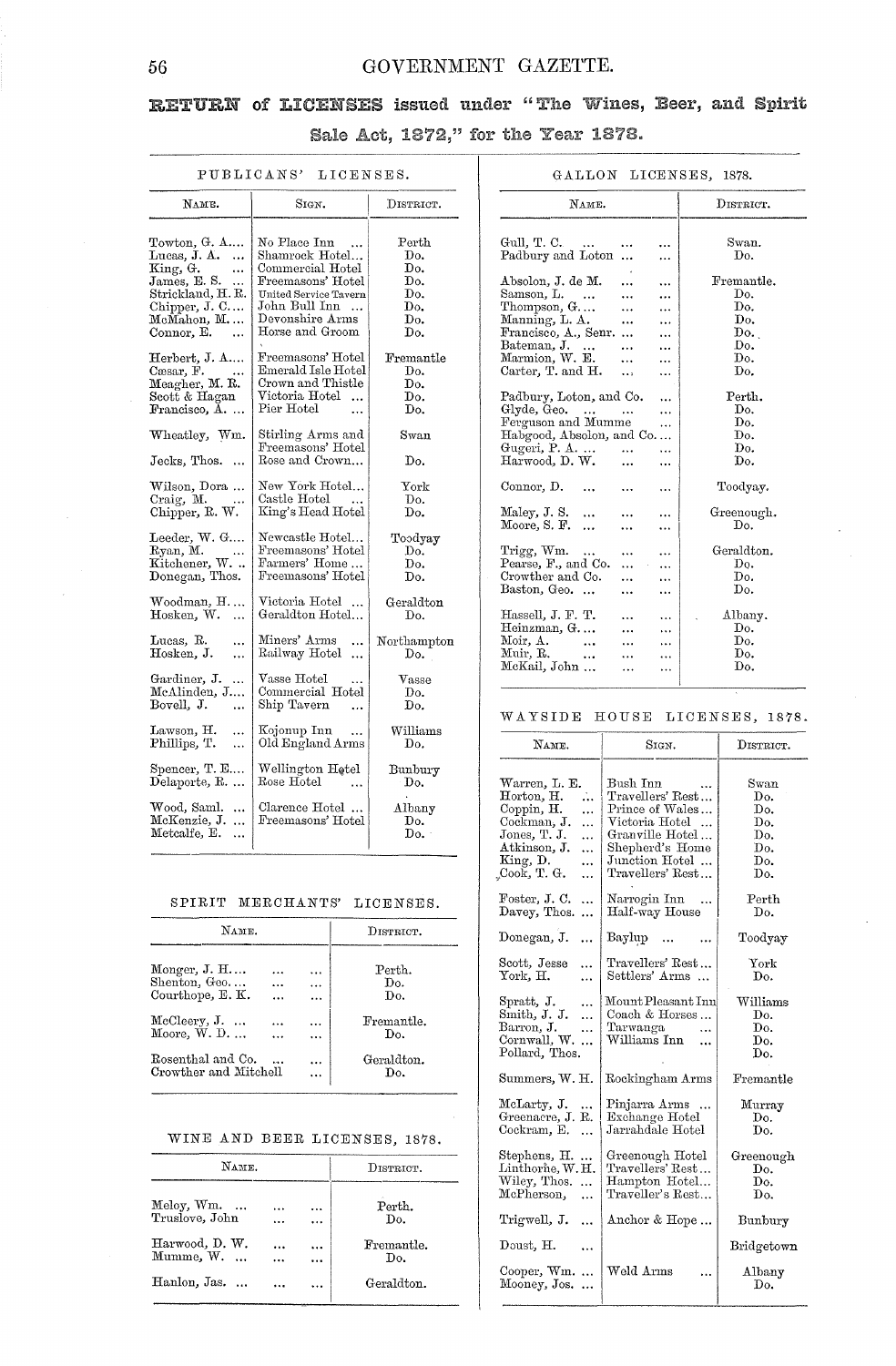| Return of Licenses-Continued. |  |  |
|-------------------------------|--|--|
|-------------------------------|--|--|

| NAME.                              |                        | DISTRICT.  | LICENSE                              |
|------------------------------------|------------------------|------------|--------------------------------------|
|                                    |                        |            | NAME.                                |
| Hardey, R. W.                      | <br>$\cdots$           | Perth.     |                                      |
| Gugeri, P. A                       | $\ddotsc$<br>$\ddotsc$ | Do.        | Peter, Louis                         |
| Gallop, Jas.<br>$\ddotsc$          | $\ddotsc$<br>$\cdots$  | Do.        | Cleverley, Thos.<br>                 |
| White, John                        |                        | Do.        | Jackson, Thos.                       |
|                                    | $\ddotsc$<br>$\ddotsc$ |            |                                      |
| Tondut, C. F                       | <br>                   | Do.        |                                      |
| Spencer, John                      | ٠.,<br>                | Do.        | Freeman, Jas<br>$\ddot{\phantom{a}}$ |
| Boladeras, Y. A. I.                | <br>                   | Do.        | McCann, Ann<br>$\cdots$              |
| Marsh, E. W.                       | <br>$\cdots$           | Do.        | Adams, Wm.<br>                       |
|                                    |                        |            | Roberts, J. H<br>                    |
| Johnson, Geo                       | <br>$\cdots$           | Swan.      | Andrews, A. J.<br>                   |
| Viveash, S. W.                     | <br>                   | Do.        | DeLucy, T.<br>$\ddotsc$<br>          |
| Waters, Wm.                        | <br>                   | Do.        | Clarke, John<br>                     |
| Hardey, R. D                       |                        | Do.        |                                      |
| Kemp, Josh                         |                        | Do.        | Coates, Wm.                          |
|                                    | <br>                   |            | <br>Warren, J. V                     |
| Knight, N. E                       | <br>                   | Do.        |                                      |
| Ferguson, C. W.                    | $\ddotsc$<br>          | Do.        |                                      |
|                                    |                        |            | Williams, O.<br><br>                 |
| Easton, Walter                     | <br>                   | Fremantle. | Hall, J<br>.<br>.                    |
| Davis, Richd                       | .<br>                  | Do.        | Smith, J.<br><br>                    |
| Webster, P.                        | <br>                   | Do.        |                                      |
| Weedon, John                       | <br>.                  | Do.        | Scott, Jno., sen.<br>                |
| Troode, E.<br>$\sim$ $\sim$ $\sim$ |                        | Do.        | White, M.<br>.<br>                   |
| Waldeck, R. N.                     | <br>$\cdots$           |            | Davies, F.                           |
|                                    | <br>$\ldots$           | Do.        | .<br><br>Buswell, J.                 |
|                                    |                        |            | <br>                                 |
| Everett, Jas.<br>$\ddotsc$         | $\cdots$<br>$\cdots$   | Toodyay.   |                                      |
| Cook, H. J.<br>$\ddotsc$           | <br>                   | Do.        | McCarthy, J.<br>$\ddotsc$<br>        |
|                                    |                        | York.      | Carter, T.                           |
| Burges, S. E.                      | <br>                   |            | .<br>$\ddotsc$                       |
| Gallop, Richd., Jun                | $\cdots$               | Do.        | Swallow, J.<br><br>                  |
|                                    |                        |            |                                      |
| Paterson, Wm.                      | $\ddotsc$<br>          | Murray.    | Gorman, J.<br>.<br>                  |
| Fawcett, T.<br>$\cdots$            | <br>$\cdots$           | Do.        | Williams, H.<br>$\ddotsc$<br>        |
| Watts, Geo. Jno.                   | $\cdots$<br>$\cdots$   | Wandering. | Doncon, Robert<br>$\cdots$           |
| Jones, R. & W.                     | $\ddotsc$<br>          | Bunbury.   |                                      |
| Payne, Geo.                        |                        | Do.        |                                      |
| Smith, M. B.                       | <br>                   | Do.        |                                      |
|                                    | <br>                   |            |                                      |
| Forrest, Wm.                       | <br>$\ddotsc$          | Do.        | BILLIARD TABLE                       |
| Brown, John                        | <br>                   | Williams.  | NAME.                                |
| $\text{Warner}, \text{Wm} \dots$   |                        | $V$ asse.  |                                      |
| Allnutt, J.<br>$\ddotsc$           |                        | Do.        |                                      |
| Lockhart, R.                       | <br>                   |            | Prior, Henry                         |
|                                    | <br>$\cdots$           | Do.        |                                      |

Colonial Treasury, Perth, 18th March, 1878.

ICENSES to destroy Wild Horses only, *A* and not Cattle, under the provisions of "The Cattle Nuisance Act, 1871," have been granted to the undermentioned persons, for the<br>remaining portion of the year 1878:— George Bridges ... For Self and Edmund Smith.<br>John Giblett ... ... , Amos Giblett, Thomas<br>Giblett, Jesse Giblett, Asset Giblett, and A. L. Clark. James Forrest... ... Self and Gavin Forrest.  $\overline{\phantom{a}}$ Self, John Brockman, S. A. P. Bussell ... ... دد Isaacs, and Coopen.<br>Self, E. Hackett, T. Stal-John Allnutt $\ldots \quad \ldots$ ,, lard, and T. Brennan. J. S. HARRIS, Resident Magistrate. Resident Magistrate's Office, ¿ Vasse, 5th March, 1878.

IST of applications received by the Resident Magistrate, Williams, to destroy<br>Wild Cattle under 34 Vict., No. 24: H. W. Fleay ... ... For Self and Charles Claydon.<br>C. F. Brown ... ... ,, Self and W. J. Brown.<br>W. Bingham ... ... ,, W. H. Bingham. John Stevens. JOHN C. ROSSELLOTY,

Resident Magistrate. Resident Magistrate's Office, Salent Magistrate's Uffice,<br>Williams, 5th March, 1878.

| LATING, BOARDING, AND LODGING HOUSE |  |  |
|-------------------------------------|--|--|
| LICENSES, 1878.                     |  |  |

| NAME.                                                                                                             |                             |                                                        | DISTRICT.                                            |  |
|-------------------------------------------------------------------------------------------------------------------|-----------------------------|--------------------------------------------------------|------------------------------------------------------|--|
| Peter, Louis<br>$\cdots$<br>Cleverley, Thos.<br>Jackson, Thos.                                                    | .                           | .<br>.<br>.                                            | Perth.<br>Do.<br>Do.                                 |  |
| Freeman, Jas<br>McCann, Ann<br>Adams, Wm.<br>Roberts, J. H<br>$\rm~Andrews,~A.~J~.$<br>DeLucy, T.<br>Clarke, John | $\ddotsc$<br>$\ddotsc$<br>. | .<br>.<br>.<br>$\ddotsc$<br>$\ddotsc$<br>$\ddotsc$<br> | Fremantle.<br>Do.<br>Do.<br>Do.<br>Do.<br>Do.<br>Do. |  |
| Coates, Wm.<br>$Warren, J. V. \dots$<br>Williams, O.<br>$\cdots$<br>Hall, J….<br>$\ddotsc$<br>$_{\rm Smith,~J.}$  | .<br>.                      | <br><br>$\ddotsc$<br>.<br>.                            | Toodyay.<br>Do.<br>Geraldton.<br>Do.<br>Do.          |  |
| Scott, Jno., sen.<br>White, M.<br>Davies, F.<br>Buswell, J.                                                       | $\ddotsc$                   | .<br>.<br>.                                            | Bunbury.<br>Do.<br>Do.<br>Do.                        |  |
| McCarthy, J.<br>$\cdot$<br>Carter, T.<br>Swallow, J.                                                              | .                           | <br>.                                                  | Northampton.<br>Vasse.<br>Do.                        |  |
| Gorman, J.<br>Williams, H.<br>$\ddotsc$<br>Doncon, Robert                                                         | $\ddotsc$                   | .<br>.<br>                                             | Albany.<br>Do.<br>York.                              |  |

LICENSE, 1878.

| NAME.                                | DISTRICT. |
|--------------------------------------|-----------|
| Prior, Henry<br>$\cdots$<br>$\cdots$ | Albany.   |

GEO. PHILLIPS,

Acting Colonial Treasurer.

| Comptroller's Office,                                                                                                                                                                                                                                                          |
|--------------------------------------------------------------------------------------------------------------------------------------------------------------------------------------------------------------------------------------------------------------------------------|
| Fremantle, 16th March, 1878.                                                                                                                                                                                                                                                   |
| NERTIFICATES of Freedom have been                                                                                                                                                                                                                                              |
| UELLIPTON MARINE ON ANTICOLORIST                                                                                                                                                                                                                                               |
| whose sentences have expired $:$ $-$                                                                                                                                                                                                                                           |
| Reg. No. 8206 Joseph Bunney                                                                                                                                                                                                                                                    |
| " 8537 Joseph Dodd                                                                                                                                                                                                                                                             |
| $, 9269$ Moses Preen                                                                                                                                                                                                                                                           |
| HIS Excellency the Governor has been pleased                                                                                                                                                                                                                                   |
| to revoke the Tickets-of-Leave of the under-                                                                                                                                                                                                                                   |
| mentioned Convicts :-                                                                                                                                                                                                                                                          |
| Reg. No. 8956 James Pearson                                                                                                                                                                                                                                                    |
| 9606 Richard Weddell                                                                                                                                                                                                                                                           |
| THE undermentioned man is requested to                                                                                                                                                                                                                                         |
| communicate with this $\text{Office} :=$                                                                                                                                                                                                                                       |
| Reg. No. 6144 Joseph Cowburn, who re-                                                                                                                                                                                                                                          |
| $\sim$ 1 $\sim$ 10 $\sim$ 10 $\sim$ 100 $\sim$ 100 $\sim$ 100 $\sim$ 100 $\sim$ 100 $\sim$ 100 $\sim$ 100 $\sim$ 100 $\sim$ 100 $\sim$ 100 $\sim$ 100 $\sim$ 100 $\sim$ 100 $\sim$ 100 $\sim$ 100 $\sim$ 100 $\sim$ 100 $\sim$ 100 $\sim$ 100 $\sim$ 100 $\sim$ 100 $\sim$ 100 |

ceived a Conditional Pardon on 27th March, 1872. *Vide*  $s_{\frac{4}{3}}$ 7.

JOHN F. STONE, Superintendent.

#### Latest Edition.

THE. "Elementary Education Act, 1871,"<br>(as amended by subsequent Acts) (as amended by subsequent Acts,) with Regulations for the Conduct and Management<br>of Elections of District Boards of Education, and By-Laws and Regulations of the Central Board of Education, in a pamphlet form, can be procured at the Government Printing Office, Price, 1s.